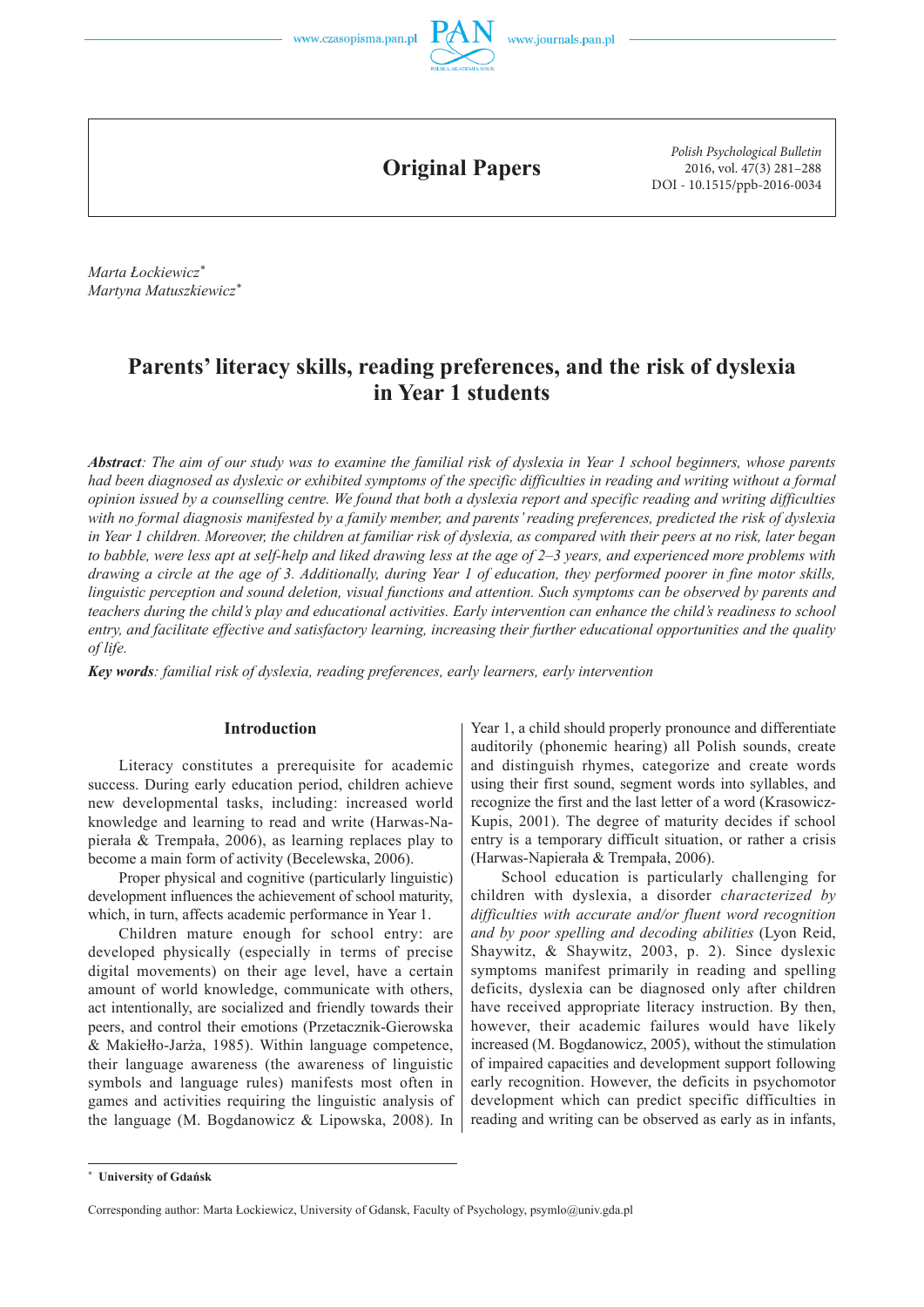

toddlers, and pre-schoolers. The term: risk of dyslexia also applies to students in the Reception Year and Year 1, who experience early learning difficulties (M. Bogdanowicz, 2005). According to Brzezińska (2004a), a child at risk of dyslexia is characterized by an average IQ and specific cognitive deficits underlying reading skills. The symptoms include: poor mobility, self-help difficulties, delayed lateralization and orientation in the body and space scheme, difficulties with: drawing, differentiating elements and blending them into the whole, the use of prepositional phrases, memory, time management, learning to read and write, pronunciation (M. Bogdanowicz, 2014; Krasowicz- -Kupis, 2006; Rudzińska-Rogoża & Sinica, 2005). Risk factors also include: complicated pregnancy and childbirth (M. Bogdanowicz, 2014), and familial risk (Hallgren, 1950; Pennington & Olson, 2004), which is  $50\%$  ( $\pm$ 11%) risk for reading problems (Fisher & Smith, 2001). Human Gene Nomenclature Committee have identified so far 9 susceptibility loci: DYX1, 15q21; DYX2, 6p21; DYX3, 2p16–p15; DYX4, 6q13–q16; DYX5, 3p12–q12; DYX6, 18p11; DYX7, 11p15; DYX8, 1p34–p36; and DYX9, Xp27 (Williams & O'Donovan, 2006). Wysocka, Lipowska and Kilikowska (2010) report that DYX1C1, KIAA0319, DCDC2, and ROBO1 genes have been suggested as linked to dyslexia. Adults with dyslexia manifest difficulties with: spelling, nonwords reading, phonological processing (K. M. Bogdanowicz, Łockiewicz, M. Bogdanowicz, & Pachalska, 2014; Hatcher, Snowling, & Griffiths, 2002), phonological working memory (K. M. Bogdanowicz et al., 2014; Hanley, 1997; Smith-Spark, Fisk, Fawcett, & Nicolson, 2003; Swanson & Sáez, 2003), rapid automatized naming (RAN) (K. M. Bogdanowicz et al., 2014; Jones, Branigan, & Kelly, 2009; Reid, Szczerbinski, Iskierka-Kasperek, & Hansen, 2007), and attention (Smith-Spark, Fawcett, Nicolson, & Fisk, 2004; Swanson & Sáez, 2003). A secondary consequence might be reduced reading experience (M. Bogdanowicz, Łockiewicz, & K. M. Bogdanowicz, 2007; Lyon Reid et al., 2003; Muter & Snowling, 2009).

The aim of our study was to demonstrate the familial risk of dyslexia in school beginners, attending Year 1 in a primary school in Poland, whose parents had been diagnosed as dyslexic or exhibited symptoms of the specific difficulties in reading and writing without a formal opinion issued by a counselling centre. We assumed that children of such parents would manifest symptoms of the risk of dyslexia, including: poor fine and gross motor skills, delay in the orientation in spatial relations, poor visual-spatial functions, language and attention problems. We also expected that certain risk factors occurred in as early as perinatal period. In our study, we assessed the parents' literacy skills with a questionnaire, so that we would be able to compare the difficulties experienced by the parents' and their children, and we examined the parents' reading preferences, as adults with dyslexia tend to have limited print exposure.

#### **Materials and method**

85 children ( $M = 7$  years 4 months,  $Min = 6$  years 5 months, *Max* = 8 years and 3 months) participated in our study. All children attended Year 1 in an elementary school, and, prior to the assessment, their parents expressed informed consent for their own and their children's participation.

The preschoolers were allocated to the experimental and control groups based on: 1. their parents' scores in *The Questionnaire of the Symptoms of Dyslexia in Adults* (KODD), and the presence of dyslexic symptoms in the family, and 2. their parents' reading preferences.

In the first case, the experimental group consisted of the children of parents who scored lower than 75% of the entire group did (a lower quartile) in the KODD, and the control group consisted of the children of parents who scored better than 75% of the group did (an upper quartile). In addition, we removed from the control group the scores of those children who had a family history of dyslexia (whose parents, grandparents, or siblings had a formal report of dyslexia issued by a counselling centre). Finally, the experimental group included 26 children: 17 (34%) girls and 9 (18%) boys,  $M_{\text{gas}} = 7$  years 5 months, and the control group included 24 children: 11 (22%) girls and 13 (26%) boys, *Mage* = 7 years 6 months. They did not differ in terms of gender,  $\chi^2 = 1.94$ ,  $p = 164$  and age,  $t(48) = 0.67$ ,  $p = .504$ . The children's parents did not differ in terms of reading preferences: the number of books read last year  $(U = 263.5)$ ;  $Z = 0.70$ ,  $p = .481$ ; *Mdn* = 6 for the experimental group,  $Mdn = 10$  for the control group), the number of books owned (*U* = 235; *Z* = 1.49, *p* = .136; *Mdn* = 100 for the experimental group,  $Mdn = 50$  for the control group), reading to the child  $(U = 259; Z = 1.11, p = .269; Mdn = 2$ (I read often) for the experimental group, *Mdn* = 3 (I read sometimes, but not often) for the control group).

In the second case, the experimental group consisted of the children of parents who reported that they definitely liked to read, and the control group consisted of the children of the parents who reported that they either liked, could not say, or did not like reading. Thus, the experimental group included 45 children: 20 (24%) girls and 25 (29%) boys,  $M_{\text{gas}} = 7$  years 4 months, and the control group included  $\frac{36}{40}$  children: 25 (29%) girls and 15 (18%) boys,  $M_{\text{age}} = 7$  years 5 months. They did not differ in terms of gender,  $\chi^2 = 2.77$ ,  $p = .096$  and age,  $t(83) = 0.80$ ,  $p = 0.427$ . The children's parents did differ in terms of reading preferences; the parents who declared stronger reading preferences: had read more books last year ( $U = 263.5$ ;  $Z = 0.70$ ,  $p = .481$ ,  $r = 0.08$ ;  $Mdn = 5$  for the experimental group,  $Mdn = 13$  for the control group), owned more books ( (*U* = 235; *Z* = 1.49, *p* = .136, *r* = 0.16;  $Mdn = 50$  for the experimental group,  $Mdn = 100$  for the control group), and more often read to their child ( $U = 259$ ;  $Z = 1.11$ ,  $p = .269$ ,  $r = 0.12$ ;  $Mdn = 2$ ,  $M = 2.36$  (I read often) for the experimental group,  $Mdn = 2$ ,  $M = 1.98$ , for the control group).

We administered the following tests: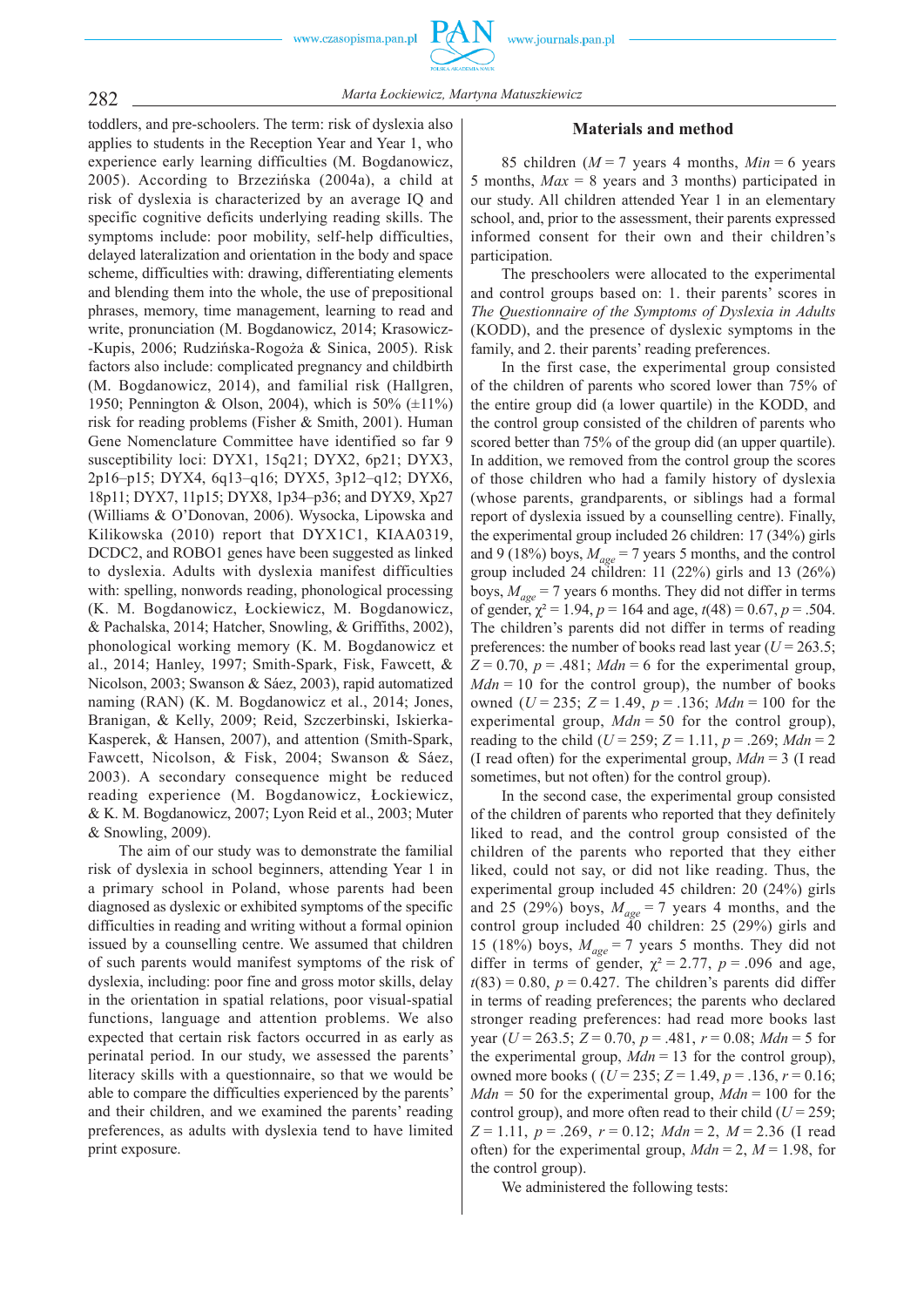283 *Risk of dyslexia and parents skills*

*The Scale of Risk of Dyslexia (SRD: Skala Ryzyka Dysleksji)* (M. Bogdanowicz, 2011): a screening tool. The questionnaire consists of 21 statements which describe different symptoms of the risk of dyslexia rated on a scale from 1 (when the behaviour never occurs) to 4 (when the behaviour always occurs). It includes 6 subscales: fine motor skills, gross motor skills, visual functions, linguistic functions: perception, linguistic functions: expression, and attention. Higher score signifies poorer performance, as questions denote manifested symptoms. The scale is to be completed by a teacher or a parent.

*The Questionnaire of the Symptoms of Dyslexia in Adults (KODD)* by Vinegrad, Polish adaptation (M. Bogdanowicz & Krasowicz-Kupis, 2003): a selfassessment screening tool. The questionnaire consists of 20 dichotomous statements which describe different symptoms of dyslexia in terms of everyday functioning situations.

*The test battery diagnosing the psychomotor development of 5- and 6 year-old children (5/6S Battery)* (M. Bogdanowicz, Kalka, Sajewicz-Radtke, & Radtke, 2010). In the present study we used the selected subtests (with no ceiling effect in both groups) which examine: orientation in spatial relations (task: 3); linguistic skills: sound deletion (task 11); fine motor skills: drawing borders (task 8), connecting points (task 10), threading beads (task 13). We decided to use this Battery as the age range for our Year 1 participants was quite wide, following changes in the educational system: Year 1 students were born in 2007 (obligatory school entry) and 2008 (school entry based on parental decision). The next available test battery was designed for 8 year old children, who have received formal literacy instruction. Therefore, these tasks would be too difficult for our group, especially as we focused on children experiencing difficulties.

*Survey.* It consisted of several open questions and 21 statements about the child's development prior to schooling rated on a scale from 1 (when the behaviour never occurs) to 5 (when the behaviour always occurs): language development, motor development, and perinatal period, as well as parents' reading preferences: liking to read (selfrated on a scale from  $1 =$  definitely yes to  $5 =$  definitely no), the number of books read last year (open question), number of books owned (open question), the frequency of reading to their child (self-rated on a scale from  $1 = yes$ , very often to  $5 = no$ , never).

## **Results**

## **Risk of dyslexia and dyslexic symptoms in the family**

In the subsequent analyses, the group with familial risk (experimental) included the children of parents who scored lower than 75% of the entire group did in the KODD, and the group with no risk (control) included the children of parents who scored better than 75% of the group did (and there was no family history of dyslexia).

To check the extent to which the family risk of dyslexia constitutes a significant factor of the risk of dyslexia in children, we conducted multiple regression analysis where the independent variables were the parent's

score in *The Questionnaire of the Symptoms of Dyslexia in Adults (KODD)* and either having a report of dyslexia or manifesting specific reading and writing difficulties with no formal diagnosis by a family member, and dependent variables were the overall score in *The Scale of Risk of Dyslexia (SRD)* and scores of each of its subscales. In the entire group a significant predictor of the risk of dyslexia (as measured with the overall score in the *SRD*) was having a report of dyslexia or manifesting specific reading and writing difficulties with no formal diagnosis by a family member, which explained 11% of variance  $(\beta = 0.333)$ ,  $R^2 = 0.111$ ,  $F(1, 48) = 5.977$ ;  $p = .018$ ). Dyslexic symptoms in a family also predicted poorer scores of Year 1 students in: fine motor skills:  $\beta = 0.505$ ;  $p < .001$ ,  $R^2 = 0.240$ .  $F(1, 48) = 16.448$ , which explained 24% of variance.

We found that the children with familial risk were born from pregnancies with more complications  $(U = 208.5$ ,  $Z = 2.36$ ,  $p = .018$ ;  $r = 0.33$ ,  $Mdn = 1.5$  for the experimental group,  $Mdn = 1$  for the control group), though in both groups the parents reported no complications (as measured with question 1 in the survey).

In the assessment of their parents, in their early development the children with familial risk of dyslexia, as compared with their peers with no risk, later began to babble (as measured with question 9 in the survey,  $U = 204$ ;  $Z = 2.28$ ,  $p = .022$ ;  $r = 0.32$ ,  $Mdn = 2$  for the experimental group,  $Mdn = 1$  for the control group), and were less skilled at self-help at the age of 2–3 years (as measured with question 5 in the survey,  $U = 216.5$ ,  $Z = 2$ ,  $p = .044$ ;  $r = 0.28$ , *Mdn* = 4 for the experimental group, *Mdn* = 5 for the control group). We noticed no intergroup differences in other aspects of language development: age at which the children began to utter their first words (as measured with question 10 in the survey), first sentences (as measured with question 11 in the survey), first complex sentences (as measured with question 12 in the survey).

During their Year 1 education, the children with familial risk of dyslexia scored lower (which means a better performance) in attention subscale of the SRD (*U* = 206.5, *Z* = 2.25; *p* = .024; *r* = 0.32, *Mdn* = 1 for the experimental group, *Mdn* = 2 for the control group), and in linguistic functions: language expression subscale of the SRD ( $U = 216.5$ ,  $Z = 2$ ,  $p = .045$ ,  $r = 0.28$ ,  $Mdn = 3$  for the experimental group,  $Mdn = 4$  for the control group). No differences were observed between the two groups in: sound deletion (as measured with task 11, Battery 5/6S).

Moreover, the children with familial risk of dyslexia  $(Mdn = 2)$ , as compared with their peers at no risk, (*Mdn* = 4), coped better with the use of scissors and tying shoelaces (as measured with subscale fine motor skills, SRD, *U* = 201; *Z* = 2.23; *p* = .025, *r* = 0.32); also scored higher in connecting points (as measured with task 10, Battery 5/6S,  $U = 204.5$ ,  $Z = 2.14$ ,  $p = .032$ ;  $r = 0.3$ ,  $Mdn = 5$  for the experimental group,  $Mdn = 4$  for the control group). No differences were observed between groups in terms of other fine motor skills: drawing borders (as measured with task 8, Battery 5/6S) and threading beads (as measured with task 13, Battery 5/6S), gross motor skills (as measured with SRD subscale) and orientation in the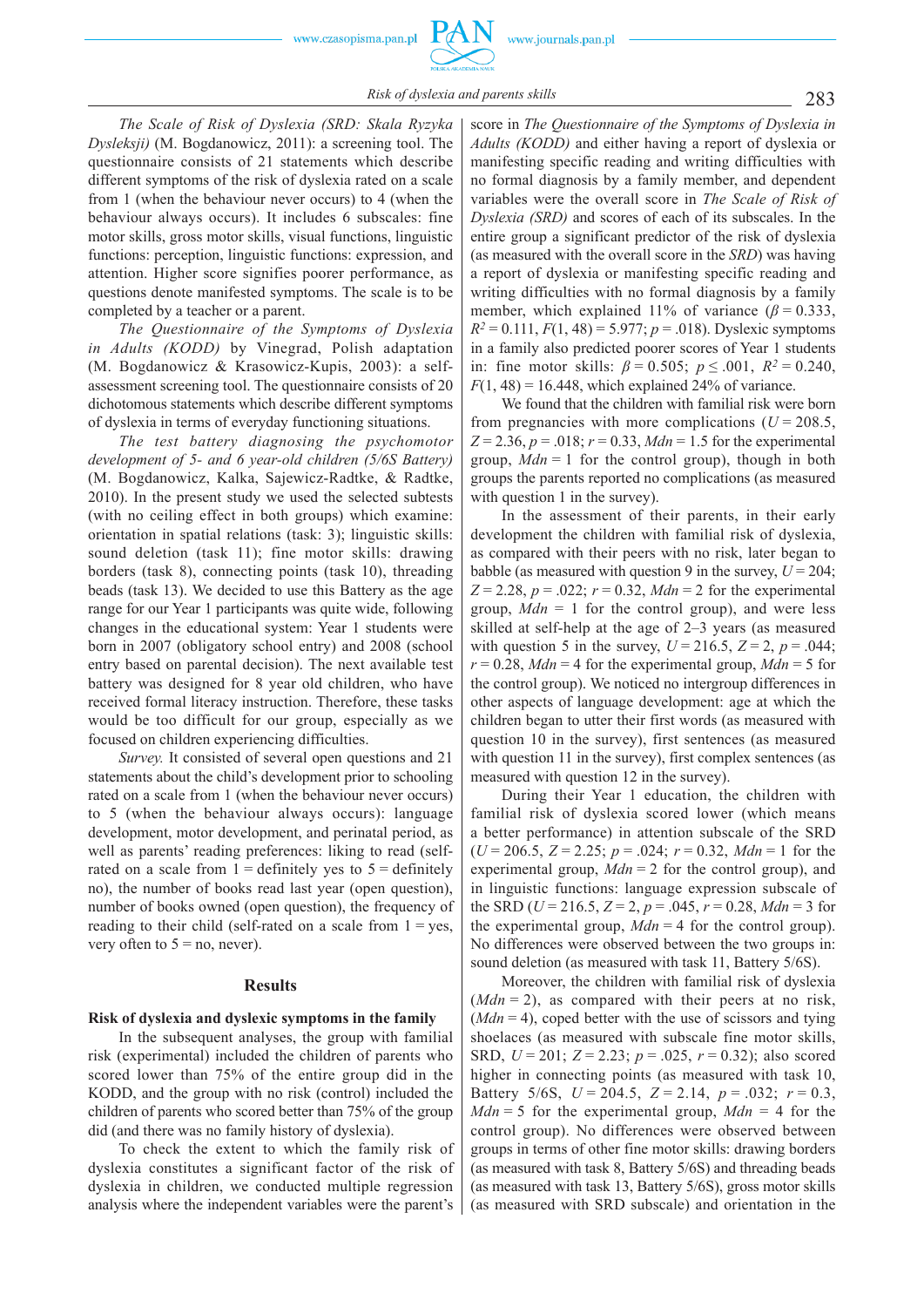

284 *Marta Łockiewicz, Martyna Matuszkiewicz*

scheme of the body and space (as measured with task 3 of Battery 5/6S).

## **Risk of dyslexia and parents' reading preferences**

In the subsequent analyses, the group with familial risk (experimental) included the children of parents who reported that they definitely liked to read, and the control group consisted of the children of parents who reported that they either liked, could not say, or did not like reading.

We found that the parents' reading preference was correlated negatively with the risk of dyslexia in their children (as measured with the SRD): total score ( $r = -0.32$ , moderate correlation), fine motor skills  $(r = -0.31)$ , moderate correlation), visual functions  $(r = -0.36)$ , moderate correlation), linguistic perception  $(r = -0.22)$ , weak correlation), linguistic expression  $(r = -0.22$ , weak correlation), and attention  $(r = -0.32)$ , moderate correlation).

To check the extent to which the parents' reading preferences constitute a significant factor of the risk of dyslexia in children, we conducted multiple regression analysis where the independent variable was the parent's score in the survey questions: Do you like reading? (rated on a 5-point Likert scale, where 1 meant: definitely yes, and 5: definitely not), and dependent variables were the overall score in *The Scale of Risk of Dyslexia (SRD)*, and scores of each of its subscales. In the entire group a significant predictor of the risk of dyslexia (as measured with the overall score in the SRD) were the parent's reading preferences, which explained 7% of variance  $(\beta = 0.279, p = .010, R^2 = 0.067, F(1, 83) = 7.001)$ . The parent's reading preferences also predict poorer scores of Year 1 students in: fine motor skills:  $\beta = 0.273$ ;  $p = .011$ ,  $R^2 = 0.063$ ,  $F(1, 83) = 6.694$ , which explained 6% of variance, visual functions:  $\beta = 0.289$ ;  $p = .007$ ,  $R^2 = 0.073$ ,  $F(1, 83) = 7.584$ , which explained 7% of variance, linguistic functions: perception:  $\beta = 0.228$ ;  $p = .036$ ,  $R^2 = 0.041$ ,  $F(1, 83) = 4.546$ , which explained 4% of variance, and attention: *β* = 0.290; *p* = .007,  $R^2 = 0.073$ ,  $F(1, 83) = 7.642$ , which explained 7% of variance.

We found that in the assessment of their parents, the children with the familial risk of dyslexia, as compared with their peers at no risk, liked drawing less at age 2 and 3 (as measured with question 7 in the survey,  $U = 636$ ;  $Z = 2.51$ ,  $p = .012$ ;  $r = 0.27$ ,  $Mdn = 4$  for the experimental group, *Mdn* = 5 for the control group), and had more problems with drawing a circle at age of 3 (as measured with question 8 in the survey,  $U = 565$ ;  $Z = 3.16$ ,  $p = .002$ ;  $r = 0.34$ , *Mdn* = 4 for the experimental group, *Mdn* = 5 for the control group). They were also less interested in books (as measured with question 13 in the Survey,  $U = 599.5$ ;  $Z = 2.94$ ,  $p = .003$ ;  $r = 0.32$ ,  $Mdn = 2$  for the experimental group, *Mdn* = 1 for the control group), and tried to read on their own in a lesser degree (as measured with question 14 in the survey,  $U = 543.5$ ;  $Z = 3.69$ ,  $p \le 0.001$ ;  $r = 0.40$ ,  $Mdn = 2$  for the experimental group,  $Mdn = 1$  for the control group).

In our study, the children with familial risk of dyslexia scored higher in (as measured with SRD subscales; table 1): fine motor skills ( $U = 598.5$ ,  $Z = 2.75$ ,  $p = .006$ ;  $r = 0.30$ , *Mdn* = 4 for the experimental group, *Mdn* = 2 for the control group); visual functions ( $U = 556.5$ ,  $Z = 3.12$ ,  $p = .002$ ;  $r = 0.34$ ,  $Mdn = 11$  for the experimental group,  $Mdn = 7$  for the control group); linguistic perception (*U* = 706.5, *Z* = 1.99, *p* = .046; *r* = 0.22, *Mdn* = 5, *M* = 7.29, for the experimental group,  $Mdn = 5$ ,  $M = 5.8$  for the control group), attention ( $U = 578.5$ ,  $Z = 3.05$ ,  $p = .002$ ;  $r = 0.33$ , *Mdn* = 2, for the experimental group, *Mdn* = 1 for the control group), and in total score, symptoms of the risk of dyslexia ( $U = 591$ ,  $Z = 2.73$ ,  $p = .006$ ;  $r = 0.30$ ,  $Mdn = 31$  for the experimental group,  $Mdn = 25$  for the control group).

The children at the risk of dyslexia, as compared with the children at no risk, scored lower in linguistic functions: sound deletion (as measured with task 11, Battery 5/6S,  $U = 620$ ,  $Z = 2.51$ ,  $p = .012$ ,  $r = 0.27$ ,  $Mdn = 4$  for the experimental group, *Mdn* = 5 for the control group), and in fine motor skills: drawing borders (as measured with task 8, Battery 5/6S, *U* = 589.5; *Z* = 3.03; *p* = 0.002, *r* = 0.33,  $Mdn = 3$  for the experimental group,  $Mdn = 4$  for the

**Table 1. The symptoms of dyslexia (as measured with the SRD) in the compared groups** 

|                                | Risk group<br><b>Mdn</b> | No risk group<br><b>Mdn</b> | $\boldsymbol{U}$ | Z    | $\boldsymbol{p}$ | r    |
|--------------------------------|--------------------------|-----------------------------|------------------|------|------------------|------|
| risk of dyslexia (total score) | 31                       | 25                          | 591.0            | 2.73 | $.006***$        | 0.30 |
| fine motor skills              | 4                        | $\overline{2}$              | 598.5            | 2.75 | $.006***$        | 0.30 |
| gross motor skills             | 4                        | 4                           | 877.5            | 0.20 | .839             | 0.02 |
| visual functions               | 11                       | 7                           | 556.5            | 3.12 | $.002**$         | 0.34 |
| linguistic perception          | 5                        | 5                           | 706.5            | 1.99 | $.046*$          | 0.22 |
| linguistic expression          | 4                        | 3                           | 724.5            | 1.69 | .091             | 0.18 |
| attention                      | 2                        |                             | 578.5            | 3.05 | $.002**$         | 0.33 |

 $p \leq 0.05$ ,  $p \leq 0.01$ 

Higher score signifies poorer performance.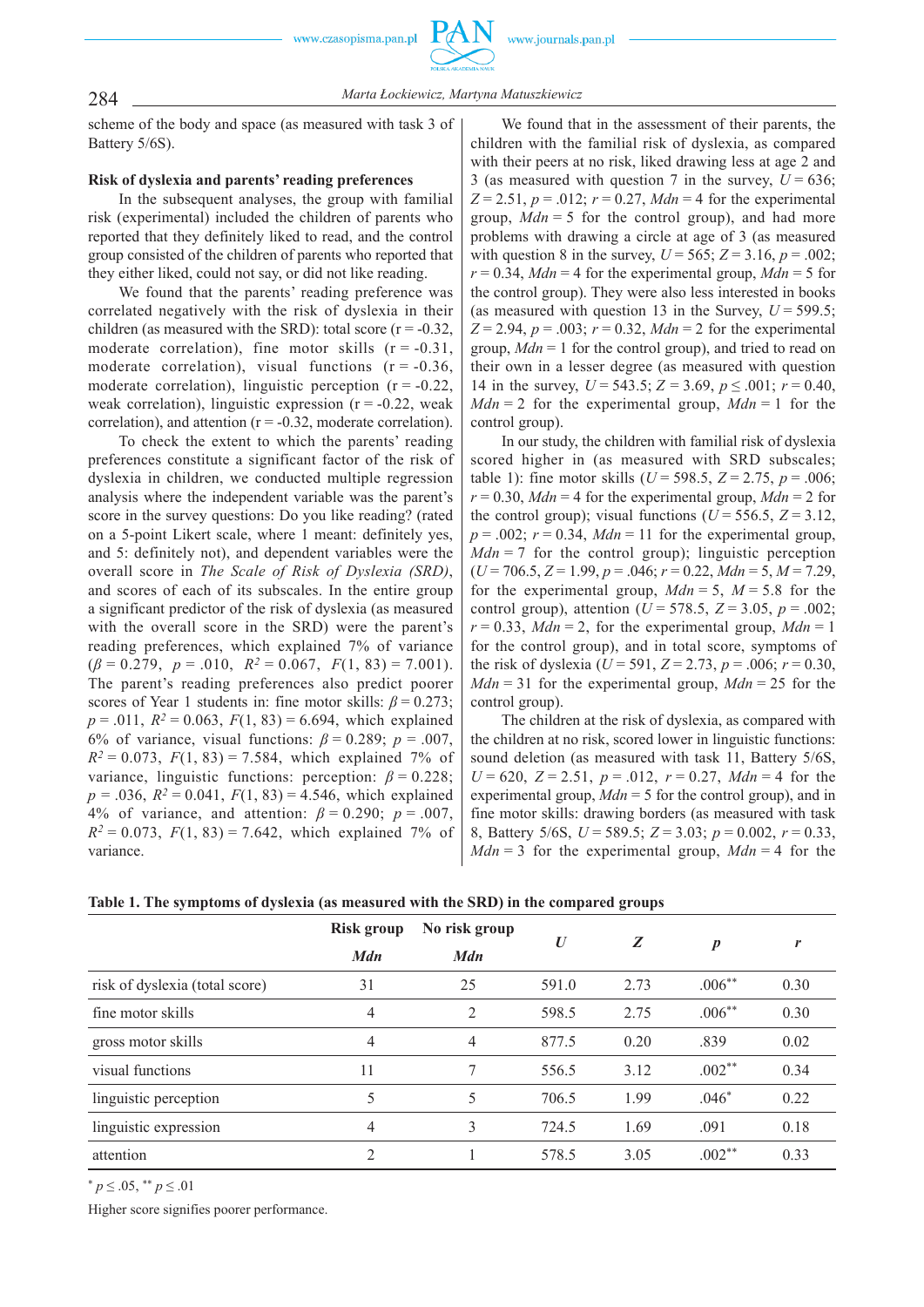control group). No differences were observed between the groups in terms of: connecting points (as measured with task 10, Battery 5/6S), and orientation in spatial relations (as measured with task 3, Battery 5/6S).

## **Discussion**

When examining the performance of the children whose parents scored in the lower and the upper quartile in literacy self-assessment we found that the children with familial risk of dyslexia (whose parent scored in the lower quartile in the KODD, and family member could additionally have a report of dyslexia or manifest specific reading and writing difficulties with no formal diagnosis) were more vulnerable to the risk of dyslexia than the children in the control group. The result is consistent with research on heredity and familial risk of dyslexia (Fisher & Smith, 2001; Hallgren, 1950; Lyytinen et al., 2004; Pennington & Olson, 2004; Williams & O'Donovan, 2006; Wysocka & Lipowska, 2010).

In our study, the parents of children in the experimental group more often complained about the difficulties that occurred during pregnancy than the parents in the control group did. This corroborates reports from the literature that children born from complicated pregnancy and childbirth are more exposed to the risk of dyslexia (M. Bogdanowicz, 2014).

We found that the children with familial risk of dyslexia, in the assessment of their parents, later began to babble than their peers with no risk; they did not differ in the age at which they began to utter their first words, sentences, and complex sentences which does not fully confirm symptomatology including delayed speech development in infancy and toddlers in children with familial risk for dyslexia (Krasowicz-Kupis, 2006). Krasowicz-Kupis (2008, 2010) suggests that a delay in speech development in the first 3 years of life is the most important symptom of the risk of dyslexia. Muter and Snowling (2009) reported vocabulary development, expressive language, grammatical skills, and letter knowledge deficits in 3-year-olds at risk, Koster et al. (2005) a delayed word production in 17-month-year-olds at risk, and Puolakanaho et el. (2004) poorer phonological awareness in 3.5 year-olds at risk, as compared with controls. However, in our study the parents assessed their children's speech development retrospectively; moreover, they could not consider simplified telegraphic utterances to be sentences.

The parents also reported that the children with familial risk of dyslexia, as compared with their peers at no risk, were less skilled at self-help at the age of 2–3 years, which was confirmed by the fact that dyslexic symptoms in the family also predicted poorer scores of Year 1 students in fine motor skills. Efficient digital manipulation is essential for learning to write. Bogdanowicz (2000) advocates that the perceptual-motor integration contributes to success in learning to read. Thus, the impaired ability to synthesize perceptual functions and coordinate them with motor functions leads to specific difficulties in reading.

However, the children with familial risk of dyslexia scored better in attention, language expression, and coped better with the use of scissors, tying shoelaces, and connecting points. No differences were observed between the two groups in: sound deletion, other fine motor skills: threading beads, gross motor skills, and orientation in spatial relations. We believe that these results, which are in contrast to the symptomatology of the risk of dyslexia in early education (M. Bogdanowicz, 2005, 2011, 2014; Krasowicz-Kupis, 2008), might be due to the insufficient differentiation of the compared groups with the KODD. This questionnaire is only a screening tool, and might be not sensitive enough to identify adults with deeper literacy problems. We recommend future studies use an actual words and nonword reading test to better select parents with literacy difficulties. As for now, there is no full, standardised and normed diagnostic tool to assess dyslexia, or reading difficulties, in adults that could be used.

When comparing the performance of children whose parents declared different liking of reading, we found that the parent's reading preference was correlated negatively with the risk of dyslexia in their children, including: fine motor skills, visual functions, linguistic perception, linguistic expression, and attention. This was confirmed as the parents' reading preferences predicted the general risk of dyslexia, and poorer performances of Year 1 students in: fine motor skills, visual functions, linguistic functions: perception, and attention. Dyslexia in adults leads to reduced reading experience (Lyon Reid et al., 2003), and a typical symptom reported in the literature is slow, arduous reading (Łockiewicz & Bogdanowicz, 2015). Therefore, reading reluctance could be treated as an indicator of possible literacy difficulties.

We found that in the assessment of their parents, the children with familial risk of dyslexia, as compared with their peers at no risk, liked drawing less at age 2 and 3, and had more problems with drawing a circle at age of 3. Moreover, during their Year 1 of education, they performed poorer in fine motor skills and in drawing borders task, though no differences were observed between groups in: connecting points and threading beads. This results is consistent with the literature (M. Bogdanowicz, 2011).

In our study, the children with familial risk of dyslexia, as compared with the children at no risk, scored lower in linguistic functions: linguistic perception and sound deletion. Impaired phonological awareness (including the recognition of individual speech sounds) underlies language disturbances (M. Bogdanowicz, 2000; Krasowicz-Kupis, 2008). According to the phonological deficit theory of dyslexia, reading and spelling problems are caused by phonological processing and working memory deficits (Hatcher & Snowling, 2008), including impaired phonological representations (Snowling, 2000). Difficulties with manipulating phonemes indicate phonological processing deficits (Lundberg & Hoien, 2001). Longitudinal studies demonstrated that children with familial risk and dyslexia manifested deficits in reading speed, reading accuracy, and spelling, as compared to children with familial risk and no dyslexia, and children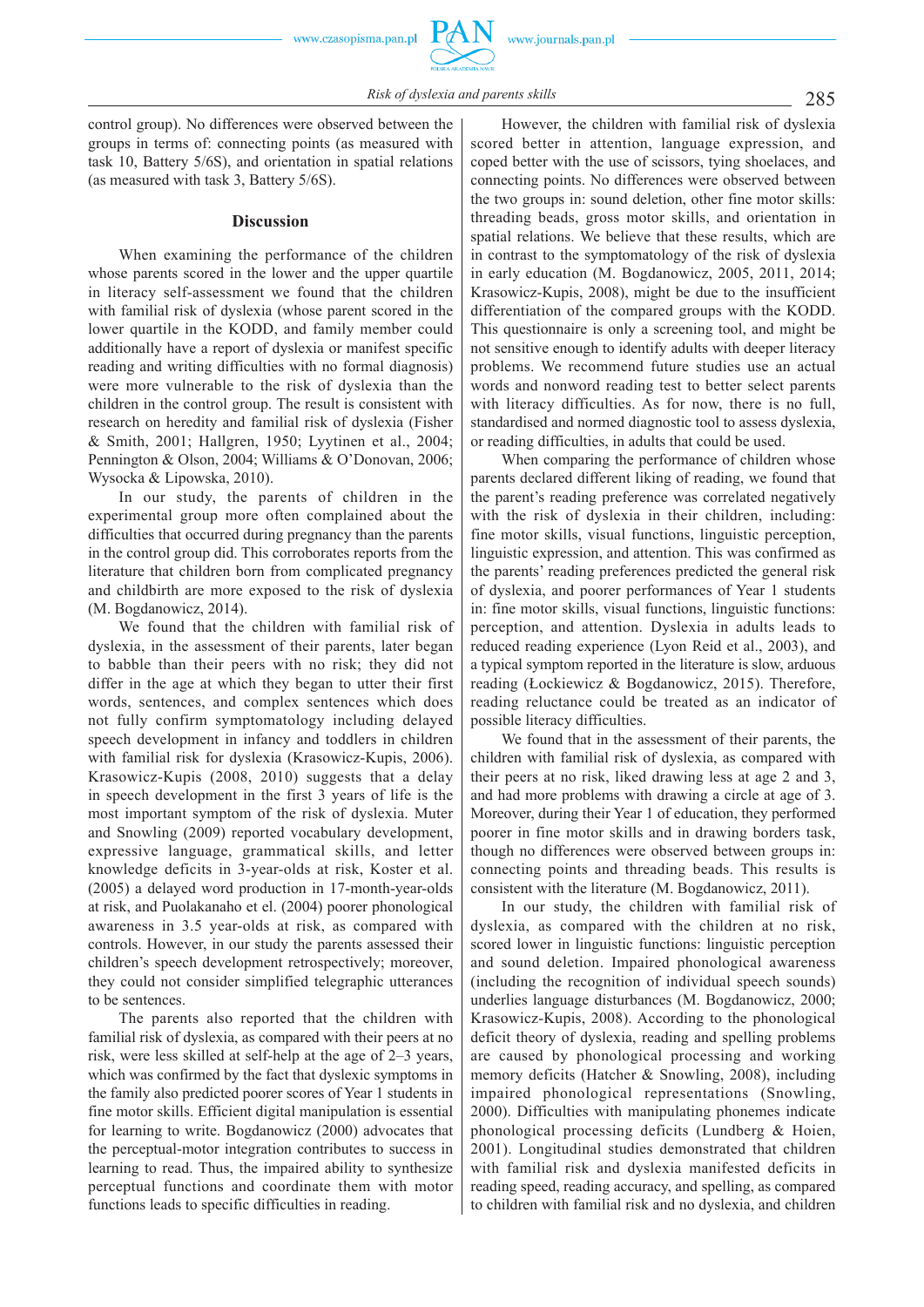

286 *Marta Łockiewicz, Martyna Matuszkiewicz*

with no risk (Eklund, Torppa, Aro, Leppänen, & Lyytinen, 2015). Phonology related deficits in children at risk were observed in both alphabetic (Muter & Snowling, 2009) and nonalphabetic languages (Ho, Leung, & Cheung, 2011).

We found that the children with familial risk of dyslexia manifested more symptoms in visual functions and attention, which are reported as typical deficits in the risk of dyslexia (M. Bogdanowicz, 2004, 2011; M. Bogdanowicz & Adryjanek, 2004). Moreover, dyslexia co-occurs with ADHD (Krasowicz-Kupis, 2008; Lipowska, 2011; Wysocka & Lipowska, 2010).

In our study, no differences were observed between groups in terms of: gross motor skills and orientation in spatial relations, which we expected to appear (M. Bogdanowicz, 2004, 2011). Nicolson and Fawcett (1995; 2008; Nicolson, Fawcett, Brookes, & Needle, 2010) claim that the cause of the specific difficulties in reading and writing are problems with procedural learning, relating in particular to problems with mobility and balance (for which the cerebellum is specialised). However, other leading causal theories of dyslexia, for example, phonological deficit theory (Snowling, 2000) or the double deficit theory (Wolf & Bowers, 1999) do not suggest any mobility or spatial orientation disorders as relevant to the pathomechanism of dyslexia, focusing on linguistic factors: phonological processing, working memory, and RAN. Moreover, Brzezińska (2004a) assessed Polish pre-schoolers as at a low (in motor skills) risk of dyslexia.

We observed that the parents in the compared groups did differ in terms of reading habits; the parents who declared stronger reading preferences had read more books last year, owned more books, and more often read to their child as compared with the parents who liked reading less. They also reported that their children were more interested in reading, and more often tried to read on their own. This result shows the impact of parental reading habits on their children' early literacy attempts. Bogdanowicz (2004) emphasizes that one of the reasons for the increasing number of children assessed as dyslexic is the lack of appropriate stimulation and development support, especially of children with developmental disharmonies. Parents, and later teachers, should observe the children's functioning to identify potential deficits. This may be a difficult task, as Brzezińska (2004) found a 9–10% discrepancy between parental and teacher assessment of the risk of dyslexia. We believe that our results will help to reduce this gap. An informative action should be implemented to instruct the teachers and the parents about the early symptoms of the risk of dyslexia, so that the children's psychomotor development can be comprehensively supported as early as possible, for example, with the Good Start Method (M. Bogdanowicz, 2014; Łockiewicz & Kalka, 2008).

A risk factor in the literacy development of the children is their parents' literacy level. Children's reading skills correlate with their parents' reading skills; notably, more stronger with the mothers', who are usually more involved in parenting (van Bergen, de Jong, Plakas,

Maassen, & van der Leij, 2012). However, the parents' literacy skills may be difficult to assess, as our studies demonstrated: the used questionnaire proved not to be reliable enough to compare between the two groups created on the basis of parents' reading and spelling skills. We recommend that future studies include only the children of parents with a formal report obtained while at school, or assess parents' reading skills using words and nonwords reading tasks. These tasks could not be referred, though, to the general population, as there are no standardized and normed tests in Poland for reading and spelling dedicated to the adult group. There is an urgent need for constructing such tests. We also suggest a longitudinal research project, following the children at familiar risk from kindergarten to elementary and high-school level of education.

## **Conclusions**

Our results confirm the familial risk of dyslexia, the symptoms of which can be observed years before the child begins formal education. We found that both a dyslexia report and specific reading and writing difficulties with no formal diagnosis manifested by a family member, and parents' reading preferences, predicted the risk of dyslexia in Year 1 children. Moreover, the children at familiar risk of dyslexia, as compared with their peers at no risk, later began to babble, were less apt at self-help and liked drawing less at the age of 2–3 years, and experienced more problems with drawing a circle at the age of 3. In addition, they performed poorer in fine motor skills, linguistic perception and sound deletion, visual functions and attention, while their parents reported more difficulties during pregnancy. Such symptoms can be observed by parents and teachers during the child's play and educational activities. Prereading skills relate to reading performace (Pennala et al., 2013), and the lack of early support and intervention may lead to deepening of the disturbances, and the occurrence of secondary deficits (M. Bogdanowicz, 2011). Therefore, early support should involve activities that provide the children at risk with the opportunity to practice literacy skills, taking into account: the fact that pre-schoolers learn in a spontaneous or spontaneityreactive manner (Jaszczyn, 2008), and their attitude and motivation to learn, to avoid limited print exposure. These actions could decrease cognitive deficits in the children at risk, as a child at risk does not have to become a child with dyslexia (M. Bogdanowicz, 2011). Early intervention can enhance the child's readiness to school entry, and facilitate effective and satisfactory learning, increasing their further educational opportunities and the quality of life.

## **References**

- Becelewska, D. (2006). *Repetytorium z rozwoju człowieka*. Jelenia Góra: Kolegium Karkonowskie.
- Bogdanowicz, K. M., Łockiewicz, M., Bogdanowicz, M., & Pachalska, M. (2014). Characteristics of cognitive deficits and writing skills of Polish adults with developmental dyslexia. *International Journal of Psychophysiology, 93*(1), 78–83. doi: 10.1016/j.ijpsycho.2013.03.005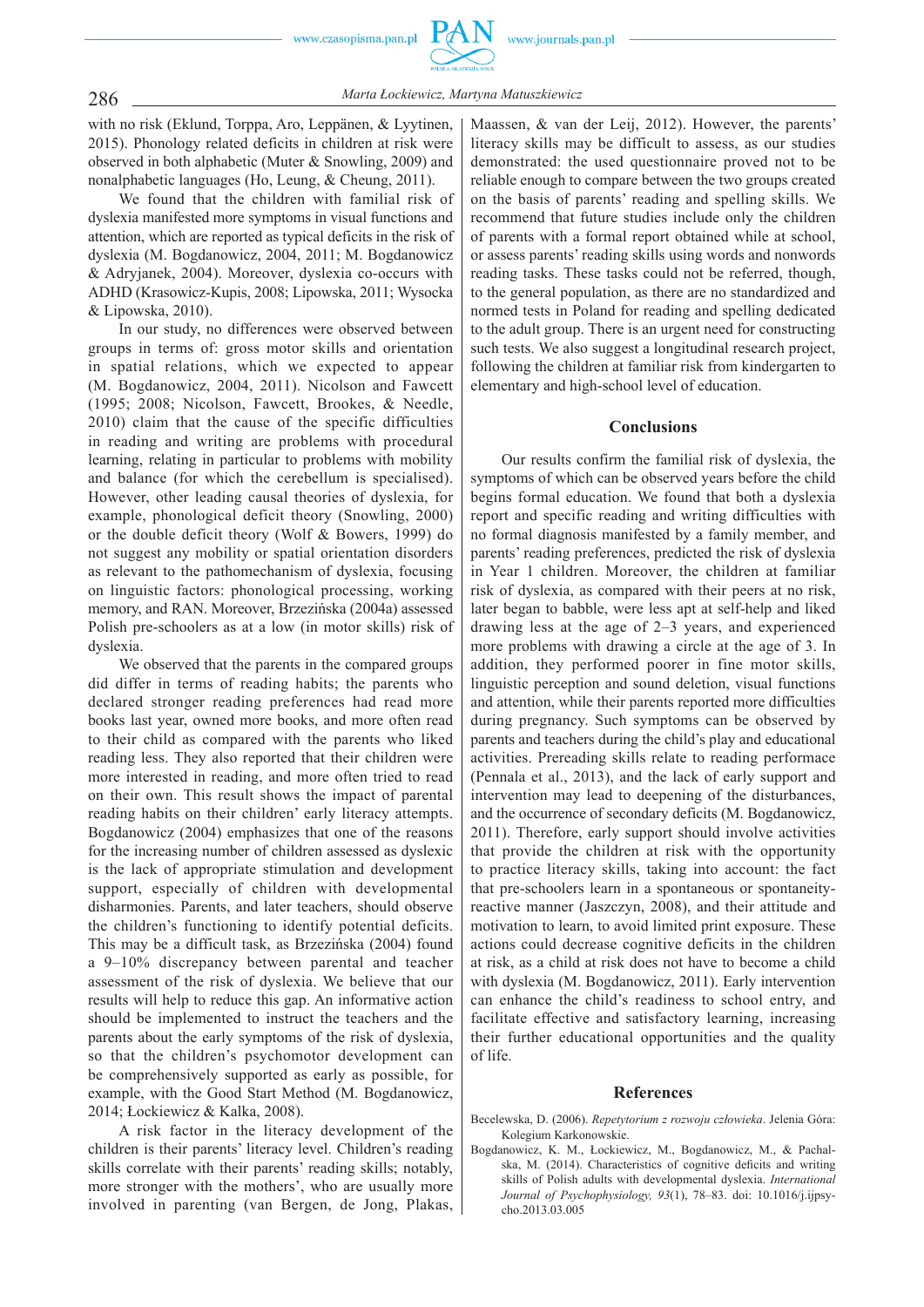- Bogdanowicz, M. (2000). *Integracja percepcyjno-motoryczna. Teoria – diagnoza – terapia*. Warszawa: Centrum Metodyczne Pomocy Psychologiczno-Pedagogicznej Ministerstwa Edukacji Narodowej.
- Bogdanowicz, M. (2004). Co należy wiedzieć o dysleksji rozwojowej? Wprowadzenie teoretyczne. In M. Bogdanowicz & A. Adryjanek (Eds.), *Uczeń z dysleksją w szkole. Poradnik nie tylko dla polonistów.* (pp. 7–92). Gdynia: Wydawnictwo OPERON.
- Bogdanowicz, M. (2005). *Ryzyko dysleksji. Problem i diagnozowanie.* Gdańsk: Wydawnictwo Harmonia.
- Bogdanowicz, M. (2011). Ryzyko specyficznych trudności w czytaniu i pi*saniu: dysleksji, dysortografi i i dysgrafi i. Skala Ryzyka Dysleksji wraz z normami dla klas I i II.* Gdańsk: Harmonia Universalis.
- Bogdanowicz, M. (2014). *Metoda Dobrego Startu we wspomaganiu rozwoju, edukacji i terapii pedagogicznej*. Gdańsk: Harmonia Universalis.
- Bogdanowicz, M., & Adryjanek, A. (2004). *Uczeń z dysleksją w szkole. Poradnik nie tylko dla polonistów*. Gdynia: Wydawnictwo OPERON.
- Bogdanowicz, M., Kalka, D., Sajewicz-Radtke, U., & Radtke, B. (2010). *Bateria metod diagnozy rozwoju psychomotorycznego dzieci pięcio- i sześcioletnich. Bateria 5/6S*. Gdańsk: Pracownia Testów Psychologicznych i Pedagogicznych.
- Bogdanowicz, M., & Krasowicz-Kupis, G. (2003). Kwestionariusz Objawów Dysleksji u Dorosłych Michaela Vinegrada. In W. Turewicz (Ed.), *Jak pomóc dziecku z dysortografią* (pp. 25–27). Zielona Góra: ODN.
- Bogdanowicz, M., & Lipowska, M. (2008). *Rodzinne, edukacyjne i psy*chologiczne wyznaczniki rozwoju. Kraków: Oficyna Wydawnicza "Impuls".
- Bogdanowicz, M., Łockiewicz, M., & Bogdanowicz, K. M. (2007). Life skills. In I. Smythe (Ed.), *Dyslexia: A Guide for adults* (pp. 54–73). Sofia: Project Include. A EU Funded Pan-European Project.
- Brzezińska, A. (2004). Ryzyko dysleksji u dzieci w wieku przedszkolnym według oceny matki, ojca i nauczycielki przedszkola. *Edukacja,* (3), 23–35.
- Brzezińska, A. (2004). Ryzyko dysleksji u dzieci w wieku przedszkolnym według oceny nauczycielki. *Edukacja,* (2), 64–76.
- Eklund, K., Torppa, M., Aro, M., Leppänen, P. H. T., & Lyytinen, H. (2015). Literacy skill development of children with familial risk for dyslexia through grades 2, 3, and 8. *Journal of Educational Psychology, 107*(1), 126–140. doi: 10.1037/a0037121
- Fisher, S. E.,  $\&$  Smith, S. D. (2001). Progress Towards the Identification of Genes Influencing Developmental Dyslexia. In A. Fawcett (Ed.), *Dyslexia. Theory and Good Practice* (pp. 39–64). London: Whurr Publishers.
- Hallgren, B. (1950). Specific dyslexia ('congenital word-blindness'): a clinical and genetic study. *Acta Psychiatrica et Neurologica (KjøBenhavn), Suppl. 65*, xiii.
- Hanley, J. R. (1997). Reading and spelling impairments in undergraduate students with developmental dyslexia. *Journal of Research in Reading, 20*(1), 22–30. doi: 10.1111/1467-9817.00017
- Harwas-Napierała, B., & Trempała, J. (2006). *Psychologia rozwoju człowieka. Charakterystyka okresów życia człowieka.* Warszawa: Wydawnictwo Naukowe PWN.
- Hatcher, J., & Snowling, M. J. (2008). Hipoteza reprezentacji fonologicznych jako sposób rozumienia dysleksji: od teorii do praktyki. In G. Reid & J. Wearmouth (Eds.), *Dysleksja. Teoria i praktyka* (pp. 103–120). Gdańsk: Gdańskie Wydawnictwo Psychologiczne.
- Hatcher, J., Snowling, M. J., & Griffiths, Y. M. (2002). Cognitive assessment of dyslexic students in higher education. *The British Journal Of Educational Psychology, 72*(Pt 1), 119–133.
- Ho, C. S.-H., Leung, M.-T., & Cheung, H. (2011). Early difficulties of Chinese preschoolers at familial risk for dyslexia: Deficits in oral language, phonological processing skills, and print-related skills. *Dyslexia: An International Journal of Research and Practice, 17*(2), 143–164. doi: 10.1002/dys.429
- Jaszczyn, E. (2008). Wspieranie nauki czytania. *Wychowanie dziecka w przedszkolu* (9), 5–10.
- Jones, M. W., Branigan, H. P., & Kelly, M. L. (2009). Dyslexic and nondyslexic reading fluency: Rapid automatized naming and the importance of continuous lists. *Psychonomic Bulletin & Review, 16*(3), 567–572. doi: 10.3758/PBR.16.3.567
- Koster, C., Been, P. H., Krikhaar, E. M., Zwarts, F., Diepstra, H. D., & Van Leeuwen, T. H. (2005). Differences at 17 Months: Productive Language Patterns in Infants at Familial Risk for Dyslexia and Typi-

cally Developing Infants. *Journal of Speech, Language & Hearing Research, 48*(2), 426–438. doi: 10.1044/1092-4388(2005/029)

- Krasowicz-Kupis, G. (2001). *Język, czytanie i dysleksja*. Lublin: Agencja Wydawniczo-Handlowa Antoni Dudek.
- Krasowicz-Kupis, G. (2006). *Dysleksja rozwojowa*. Gdańsk: Wydawnictwo Harmonia.
- Krasowicz-Kupis, G. (2008). *Psychologia dysleksji*. Warszawa: Wyd. Nauk. PWN.
- Krasowicz-Kupis, G. (2010). Zaburzenie rozwoju językowego a dysleksja. *Psychologia w szkole,* (2), 85–94.
- Lipowska, M. (2011). *Dysleksja i ADHD. Współwystępujące zaburzenia rozwoju. Neuropsychologiczna analiza deficytów pamięci.* Warszawa: Scholar.
- Łockiewicz, M., & Kalka, D. (2008). Efektywność Metody Dobrego Startu Marty Bogdanowicz, we wspomaganiu rozwoju psychomotorycznego dzieci, w okresie wczesnego dzieciństwa. In M. Bogdanowicz & M. Lipowska (Eds.), *Rodzinne, edukacyjne i psychologiczne wyznac*zniki rozwoju (pp. 231–235). Kraków: Oficyna Wydawnicza Impuls.
- Lundberg, I., & Hoien, T. (2001). Dyslexia and Phonology. In A. Fawcett (Ed.), *Dyslexia. Theory and Good Practice* (pp. 109–123). London: Whurr Publishers.
- Lyon Reid, G., Shaywitz, S. E., & Shaywitz, B. A. (2003). A Definition of Dyslexia. Defining Dyslexia, Comorbidity, Teachers' Knowledge of Language and Reading. *Annals of Dyslexia, 53*, 1–14.
- Lyytinen, H., Ahonen, T., Eklund, K., Guttorm, T., Kulju, P., Laakso, M. L., … Viholainen, H. (2004). Early development of children at familial risk for dyslexia--follow-up from birth to school age. *Dyslexia: An International Journal of Research and Practice, 10*(3), 146–178. doi: 10.1002/dys.274
- Łockiewicz, M., & Bogdanowicz, K. M. (2015). *Dysleksja u osób*   $d$ orosłych. Kraków: Oficyna Wydawnicza Impuls.
- Muter, V., & Snowling, M. J. (2009). Children at familial risk of dyslexia: Practical implications from an at-risk study. *Child and Adolescent Mental Health, 14*(1), 37–41. doi: 10.1111/j.1475- 3588.2007.00480.x
- Nicolson, R. I., & Fawcett, A. J. (1995). Dyslexia is More than a Phonological Disability. *Dyslexia (10769242), 1*(1), 19–36.
- Nicolson, R. I., & Fawcett, A. J. (2008). *Dyslexia, learning, and the brain*. Cambridge, Mass.; London: MIT.
- Nicolson, R. I., Fawcett, A. J., Brookes, R. L., & Needle, J. (2010). Procedural Learning and Dyslexia. *Dyslexia, 16*(3). doi: 10.1002/dys.408
- Pennala, R., Eklund, K., Hämäläinen, J., Martin, M., Richardson, U., Leppänen, P. H. T., & Lyytinen, H. (2013). Precursors and Consequences of Phonemic Length Discrimination Ability Problems in Children With Reading Disabilities and Familial Risk for Dyslexia. *Journal of Speech, Language & Hearing Research, 56*(5), 1462–1475. doi: 10.1044/1092-4388(2013/12-0072)
- Pennington, B. F., & Olson, R. K. (2004). Genetyka dysleksji. In A. Grabowska & K. Rymarczyk (Eds.), *Dysleksja: od badań mózgu do praktyki* (pp. 453–472). Warszawa: Instytut Biologii Doświadczalnej im. M. Nenckiego PAN.
- Przetacznik-Gierowska, M., & Makiełło-Jarża, G. (1985). *Psychologia rozwojowa i wychowawcza wieku dziecięcego*. Warszawa: Wydawnictwa Szkolne i Pedagogiczne.
- Puolakanaho, A., Poikkeus, A.-M., Ahonen, T., Tolvanen, A., & Lyytinen, H. (2004). Emerging Phonological Awareness Differentiates Children with and without Familial Risk for Dyslexia after Controlling for General Language Skills. *Annals of Dyslexia, 54*(2), 221–243. doi: 10.1007/s11881-004-0011-2
- Reid, A. A., Szczerbinski, M., Iskierka-Kasperek, E., & Hansen, P. (2007). Cognitive profiles of adult developmental dyslexics: theoretical implications. *Dyslexia (10769242), 13*(1), 1–24. doi: 10.1002/dys.321
- Rudzińska-Rogoża, A., & Sinica, M. (2005). W kręgu specyficznych *trudności w uczeniu się czytania i pisania*. Zielona Góra: Oficyna Wydawnicza Uniwersytetu Zielonogórskiego.
- Smith-Spark, J. H., Fawcett, A. J., Nicolson, R. I., & Fisk, J. E. (2004). Dyslexic students have more everyday cognitive lapses. *Memory, 12*(2), 174–182. doi: 10.1080/09658210244000450
- Smith-Spark, J. H., Fisk, J. E., Fawcett, A. J., & Nicolson, R. I. (2003). Investigating the central executive in adult dyslexics: Evidence from phonological and visuospatial working memory performance. *European Journal of Cognitive Psychology, 15*(4), 567–587. doi: 10.1080/09541440340000024